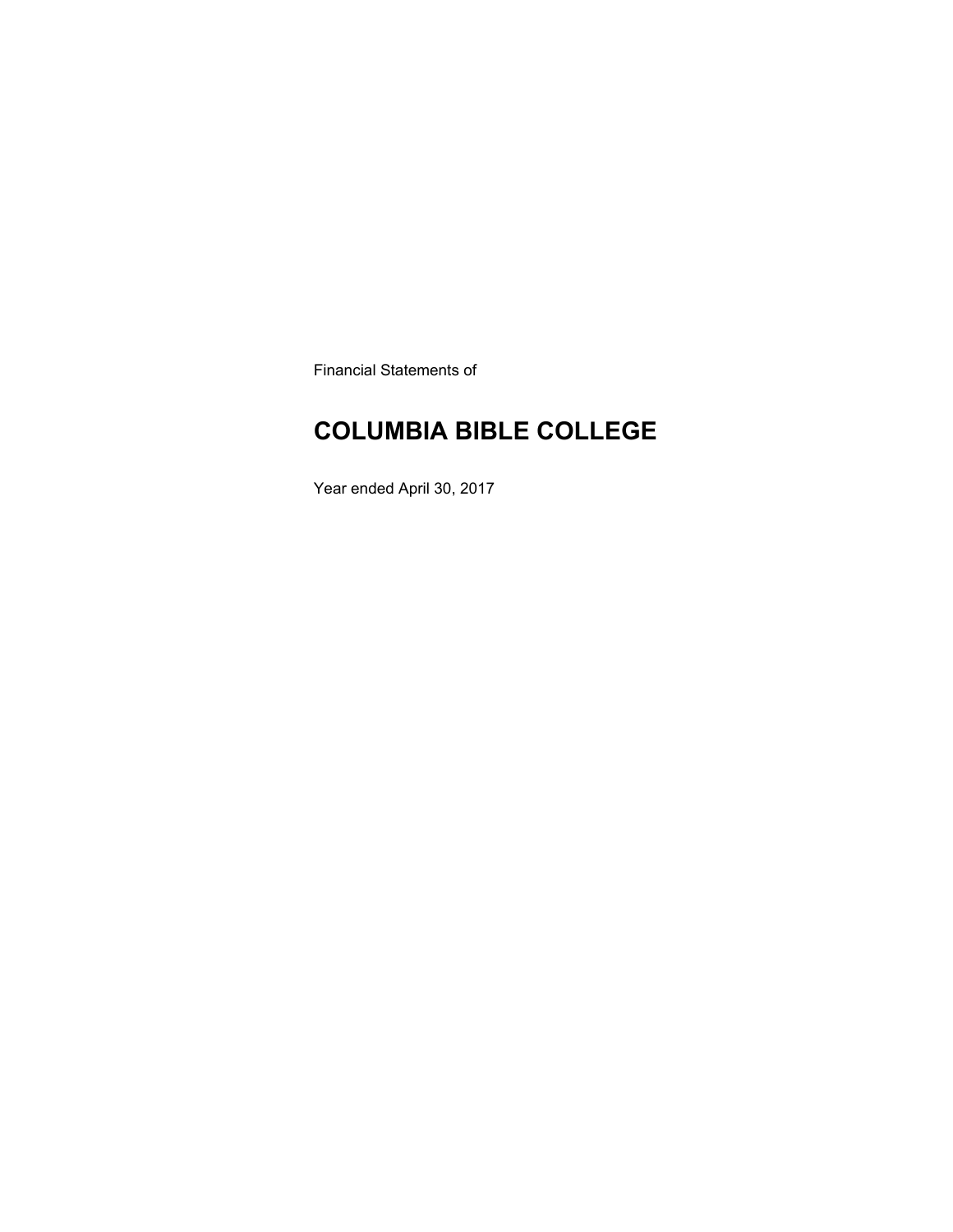

KPMG LLP 32575 Simon Avenue Abbotsford BC V2T 4W6 Canada Tel (604) 854-2200 Fax (604) 853-2756

### **INDEPENDENT AUDITORS' REPORT**

To the Members of Columbia Bible College

We have audited the accompanying financial statements of Columbia Bible College, which comprise the balance sheet as at April 30, 2017, the statements of earnings, changes in net assets and cash flows for the year then ended, and notes and schedules, comprising a summary of significant accounting policies and other explanatory information.

#### *Management's Responsibility for the Financial Statements*

Management is responsible for the preparation and fair presentation of these financial statements in accordance with Canadian accounting standards for not-for-profit organizations, and for such internal control as management determines is necessary to enable the preparation of financial statements that are free from material misstatement, whether due to fraud or error.

#### *Auditors' Responsibility*

Our responsibility is to express an opinion on these financial statements based on our audit. We conducted our audit in accordance with Canadian generally accepted auditing standards. Those standards require that we comply with ethical requirements and plan and perform the audit to obtain reasonable assurance about whether the financial statements are free from material misstatement.

An audit involves performing procedures to obtain audit evidence about the amounts and disclosures in the financial statements. The procedures selected depend on our judgment, including the assessment of the risks of material misstatement of the financial statements, whether due to fraud or error. In making those risk assessments, we consider internal control relevant to the entity's preparation and fair presentation of the financial statements in order to design audit procedures that are appropriate in the circumstances, but not for the purpose of expressing an opinion on the effectiveness of the entity's internal control. An audit also includes evaluating the appropriateness of accounting policies used and the reasonableness of accounting estimates made by management, as well as evaluating the overall presentation of the financial statements.

We believe that the audit evidence we have obtained is sufficient and appropriate to provide a basis for our audit opinion.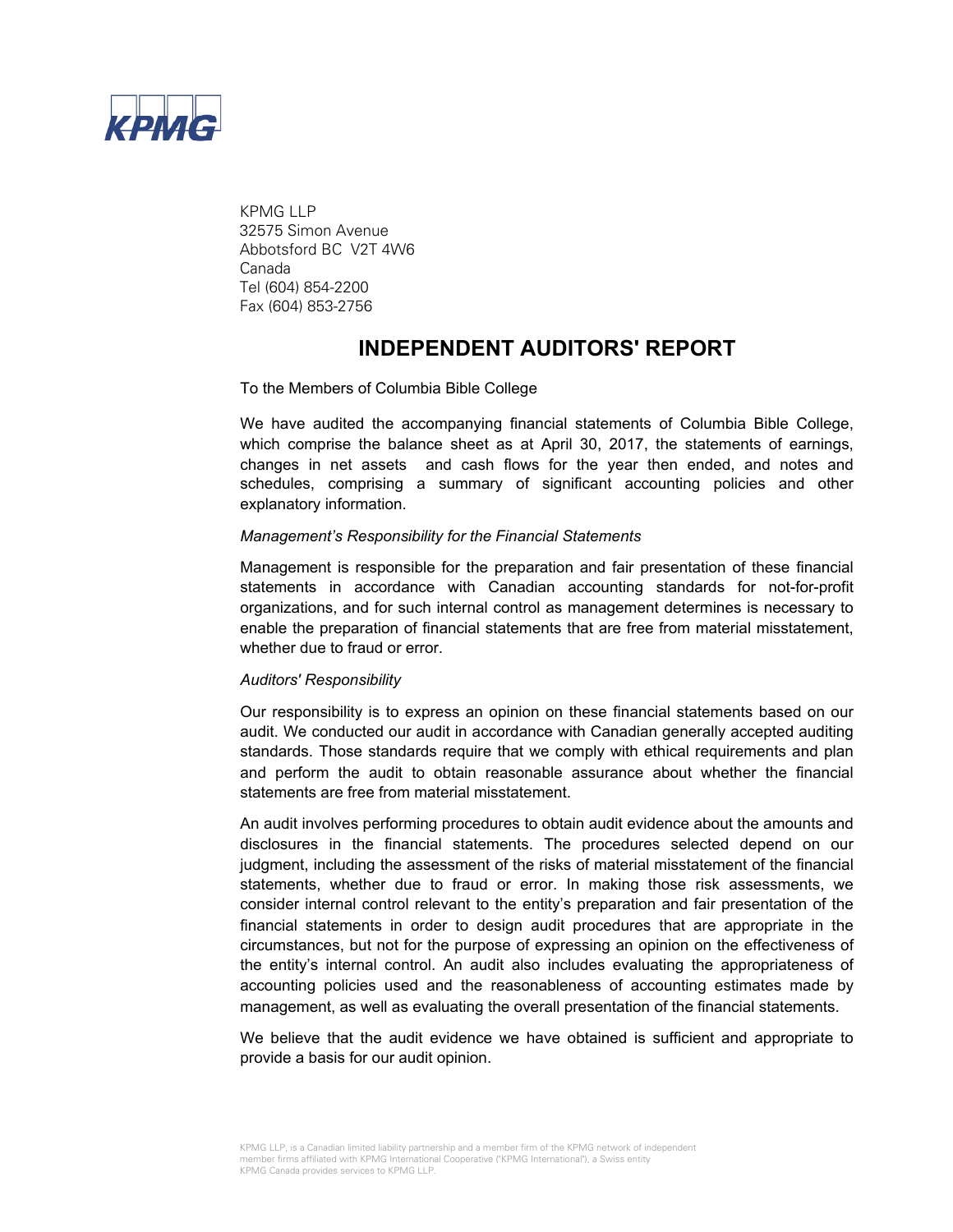

*Opinion*

In our opinion, the financial statements present fairly, in all material respects, the financial position of Columbia Bible College as at April 30, 2017, and its results of operations and its cash flows for the year then ended in accordance with Canadian accounting standards for not-for-profit organizations.

 $kPm6$  12 $P$ 

Chartered Professional Accountants

September 14, 2017 Abbotsford, Canada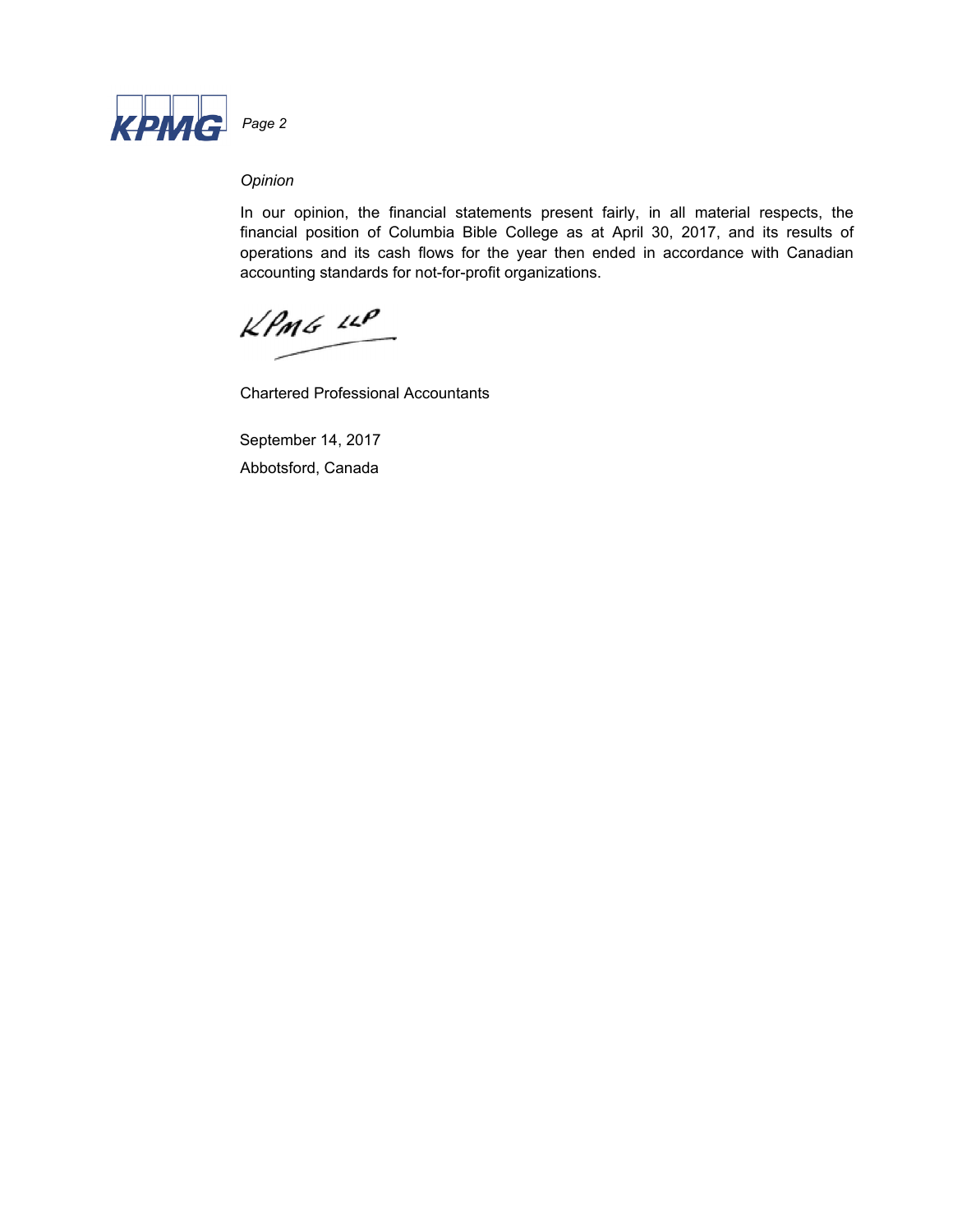Statement of financial position

April 30, 2017, with comparative information for 2016

|                                                                                                                                                                                                                                                                   |    | 2017                                                           |    | 2016                                                                        |
|-------------------------------------------------------------------------------------------------------------------------------------------------------------------------------------------------------------------------------------------------------------------|----|----------------------------------------------------------------|----|-----------------------------------------------------------------------------|
| Assets                                                                                                                                                                                                                                                            |    |                                                                |    |                                                                             |
| Current assets:<br>Cash (note 2 and 3)<br>Investments and marketable securities (note 3)<br>Accounts receivable<br>Inventories<br>Prepaid expenses                                                                                                                | \$ | 2,596,497<br>1,022,245<br>33,097<br>31,151<br>112,976          | S  | 2,332,936<br>754,448<br>52,533<br>40,741<br>112,081                         |
|                                                                                                                                                                                                                                                                   |    | 3,795,966                                                      |    | 3,292,739                                                                   |
| Life insurance cash surrender value                                                                                                                                                                                                                               |    | 32,209                                                         |    | 30,186                                                                      |
| Capital assets (note 4)                                                                                                                                                                                                                                           |    | 10,495,894                                                     |    | 10,925,967                                                                  |
|                                                                                                                                                                                                                                                                   | S  | 14,324,069                                                     | S  | 14,248,892                                                                  |
| Liabilities                                                                                                                                                                                                                                                       |    |                                                                |    |                                                                             |
| <b>Current liabilities:</b><br>Accounts payable and accrued liabilities<br>Accrued holiday pay<br>Scholarships payable<br>Refundable deposits and unearned revenue<br>Current portion of deferred operating<br>contribution (note 6)<br>Deferred revenue (note 5) | \$ | 229,288<br>205,259<br>109,023<br>409,460<br>165,148<br>328,592 | S  | 242,811<br>181,366<br>105,123<br>293,843<br>165,148<br>215,701<br>1,203,992 |
| Deferred operating contributions (note 6)                                                                                                                                                                                                                         |    | 1,446,770<br>660,591                                           |    | 825,739                                                                     |
| Deferred capital contributions (note 7)                                                                                                                                                                                                                           |    | 9,395,944                                                      |    | 9,639,304                                                                   |
| Net assets (deficiency):<br>Invested in capital assets (note 8(a))<br>Scholarship endowment principal<br>Internally restricted - capital reserve (note 10)<br>Unrestricted                                                                                        |    | 1,199,950<br>1,011,735<br>572,876<br>36,203<br>2,820,764       |    | 1,286,663<br>980,785<br>378,662<br>(66, 253)<br>2,579,857                   |
| Contingencies                                                                                                                                                                                                                                                     |    |                                                                |    |                                                                             |
|                                                                                                                                                                                                                                                                   | S  | 14.324.069                                                     | \$ | 14,248,892                                                                  |

See accompanying notes to financial statements.

On behalf of the Board:

Board Chair

<u>te M</u>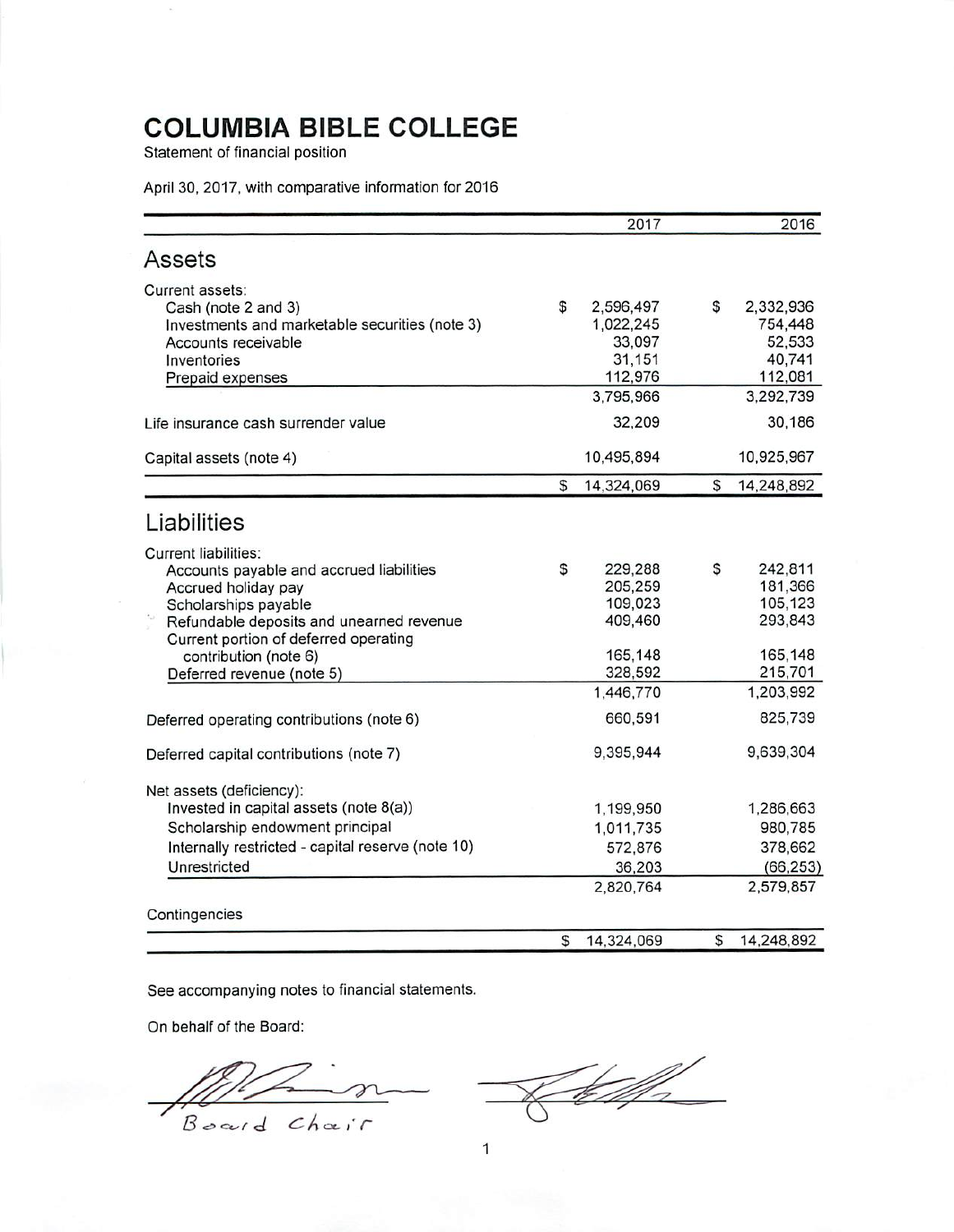Statement of Operations

Year ended April 30, 2017, with comparative information for 2016

|                                                        | 2017            | 2016            |
|--------------------------------------------------------|-----------------|-----------------|
| Student revenue:                                       |                 |                 |
| Course fees                                            | \$<br>3,443,951 | \$<br>3,299,930 |
| <b>Other Student Revenue</b>                           | 225,184         | 211,597         |
|                                                        | 3,669,135       | 3,511,527       |
| Constituency support:                                  |                 |                 |
| Donations                                              | 771,685         | 761,075         |
| Conference support revenue (note 9)                    | 450,935         | 505,164         |
| Programs to assist students (note 5)                   | 171,959         | 153,764         |
|                                                        | 1,394,579       | 1,420,003       |
| Other income:                                          |                 |                 |
| Ancillary Income                                       | 1,655,723       | 1,491,322       |
| Lease, investment, and misc income                     | 207,120         | 139,970         |
|                                                        | 1,862,843       | 1,631,292       |
|                                                        | 6,926,557       | 6,562,822       |
| Expenses:                                              |                 |                 |
| Academic programs                                      | 2,351,398       | 2,420,380       |
| Administration                                         | 1,371,486       | 1,283,922       |
| Ancillary services                                     | 1,127,606       | 1,101,007       |
| Development and advancement                            | 1,045,225       | 1,055,819       |
| Programs to assist students (note 5)                   | 171,959         | 153,764         |
| Student development                                    | 531,449         | 505,298         |
|                                                        | 6,599,123       | 6,520,190       |
|                                                        |                 |                 |
| Excess of revenues over expenses before the undernoted | 327,434         | 42,632          |
| Amortization of capital assets                         | (460, 837)      | (481, 169)      |
| Amortization of deferred capital contributions         | 343,360         | 343,360         |
|                                                        | 117,477         | 137,809         |
| Excess (deficiency) of revenues over expenses          | \$<br>209,957   | \$<br>(95, 177) |

See accompanying notes to financial statements.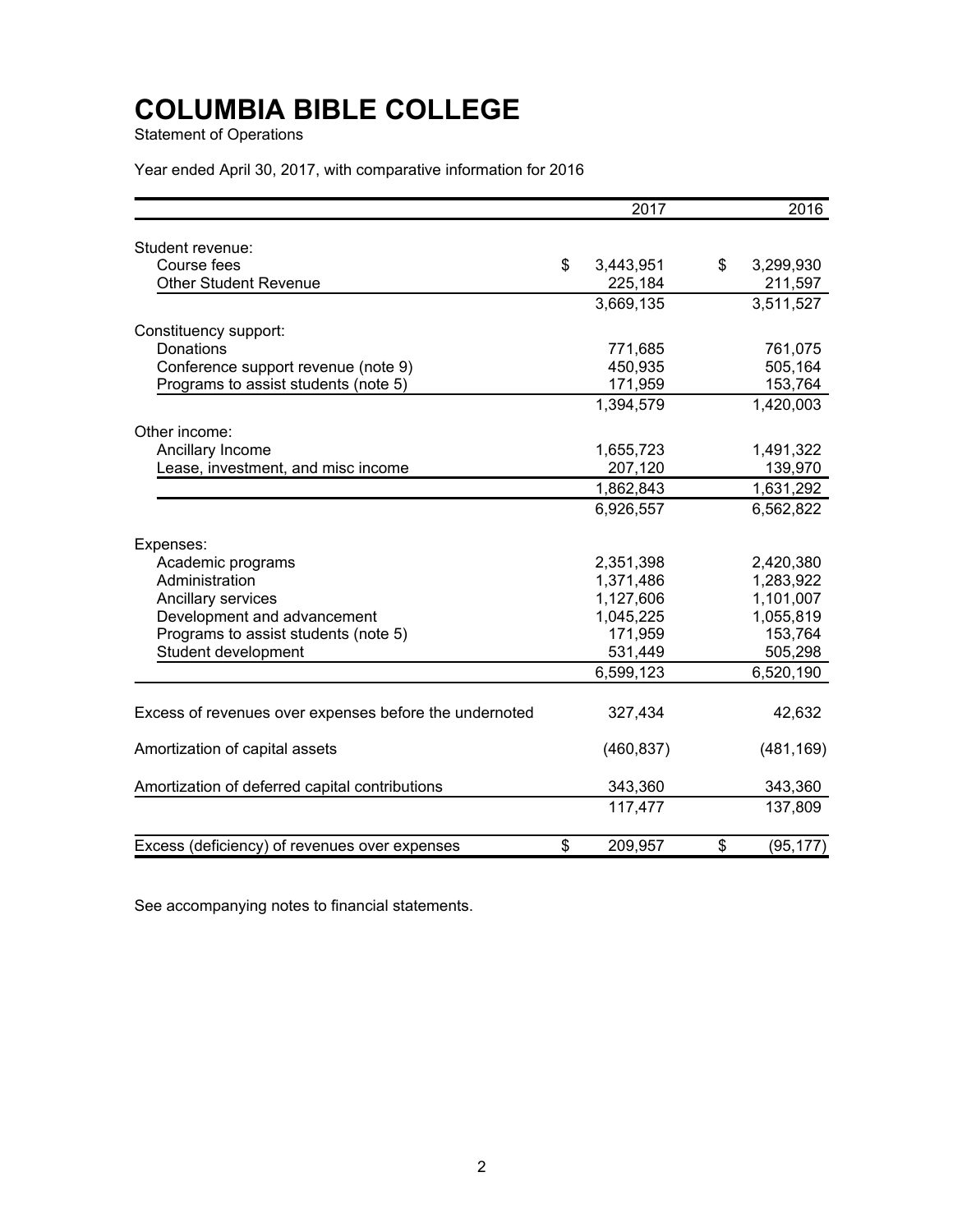Statement of Changes in Net Assets

Year ended April 30, 2017, with comparative information for 2016

|                                                              | Invested in<br>capital assets |    | Scholarship<br>endowment<br>principal |   | Internally<br>restricted | Unrestricted             |    | 2017<br>Total |     | 2016<br>Total |
|--------------------------------------------------------------|-------------------------------|----|---------------------------------------|---|--------------------------|--------------------------|----|---------------|-----|---------------|
| Net assets, beginning of year                                | \$<br>,286,663                | S  | 980,785                               | S | 378,662                  | \$<br>(66, 253)          | \$ | 2,579,857     | \$. | 2,644,109     |
| Excess (deficiency) of revenues<br>over expenses (note 8(b)) | (117, 477)                    |    | $\overline{\phantom{a}}$              |   |                          | 327,434                  |    | 209,957       |     | (95, 177)     |
| Endowment contributions                                      |                               |    | 30,950                                |   |                          | $\overline{\phantom{a}}$ |    | 30,950        |     | 30,925        |
| Net change in invested in capital assets<br>(note 8(b))      | 30,764                        |    | $\blacksquare$                        |   | -                        | (30, 764)                |    |               |     |               |
| Interfund transfers (note 10)                                |                               |    | $\blacksquare$                        |   | 194,214                  | (194, 214)               |    |               |     |               |
|                                                              | \$<br>1,199,950               | \$ | 1,011,735                             | S | 572,876                  | \$<br>36,203             | S. | 2,820,764     | S   | 2,579,857     |

See accompanying notes to financial statements.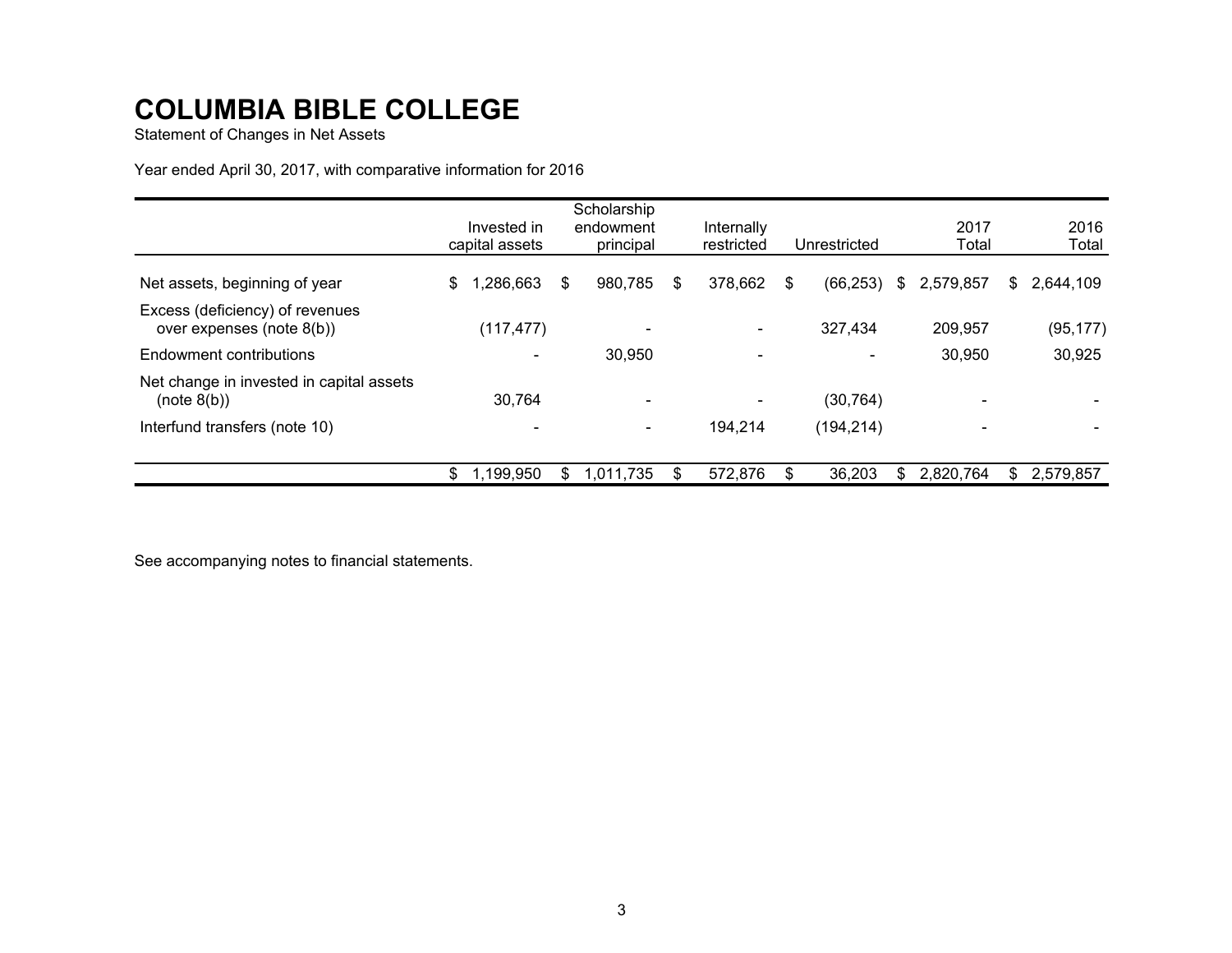Statement of Cash Flows

Year ended April 30, 2017, with comparative information for 2016

|                                                      | 2017            | 2016            |
|------------------------------------------------------|-----------------|-----------------|
| Cash provided by (used in):                          |                 |                 |
| Operations:                                          |                 |                 |
| Excess (deficiency) of revenues over expenses        | \$<br>209,957   | \$<br>(95, 177) |
| Items not involving cash:                            |                 |                 |
| Amortization of capital assets                       | 460,837         | 481,169         |
| Amortization of deferred capital contributions       | (343, 360)      | (343, 360)      |
| Revenue recognized on programs assisting students    | (171, 959)      | (153, 764)      |
| Increase in life insurance cash surrender value      | (2,023)         | (3,772)         |
| Unrealized (gain) loss on investments and marketable |                 |                 |
| securities                                           | (7, 855)        | 5,610           |
| Amortization of deferred operating contributions     |                 |                 |
| included in ancillary income                         | (165, 148)      | (165, 148)      |
| Changes in non-cash operating working capital:       |                 |                 |
| Accounts receivable                                  | 19,436          | 7,464           |
| Inventories                                          | 9,590           | (8, 220)        |
| Prepaid expenses                                     | (895)           | 92,917          |
| Accounts payable and accrued liabilities             | (13, 523)       | 30,708          |
| Accrued holiday pay                                  | 23,893          | (489)           |
| Scholarships payable                                 | 3,900           | 41,500          |
| Refundable deposits and unearned revenue             | 115,617         | (61, 803)       |
| Deferred revenue                                     | 284,850         | 80,129          |
|                                                      | 423,317         | (92, 236)       |
| Financing:                                           |                 |                 |
| <b>Endowment contributions</b>                       | 30,950          | 30,925          |
| Capital contributions                                | 100,000         |                 |
|                                                      | 130,950         | 30,925          |
| Investing:                                           |                 |                 |
| Purchase of capital assets                           | (30, 764)       | (78, 726)       |
| (Increase) decrease in investments and marketable    |                 |                 |
| securities                                           | (259, 942)      | 18,514          |
|                                                      | (290, 706)      | (60, 212)       |
|                                                      |                 |                 |
| Increase in cash                                     | 263,561         | (121, 523)      |
| Cash, beginning of year                              | 2,332,936       | 2,454,459       |
|                                                      |                 |                 |
| Cash, end of year                                    | \$<br>2,596,497 | \$<br>2,332,936 |

See accompanying notes to financial statements.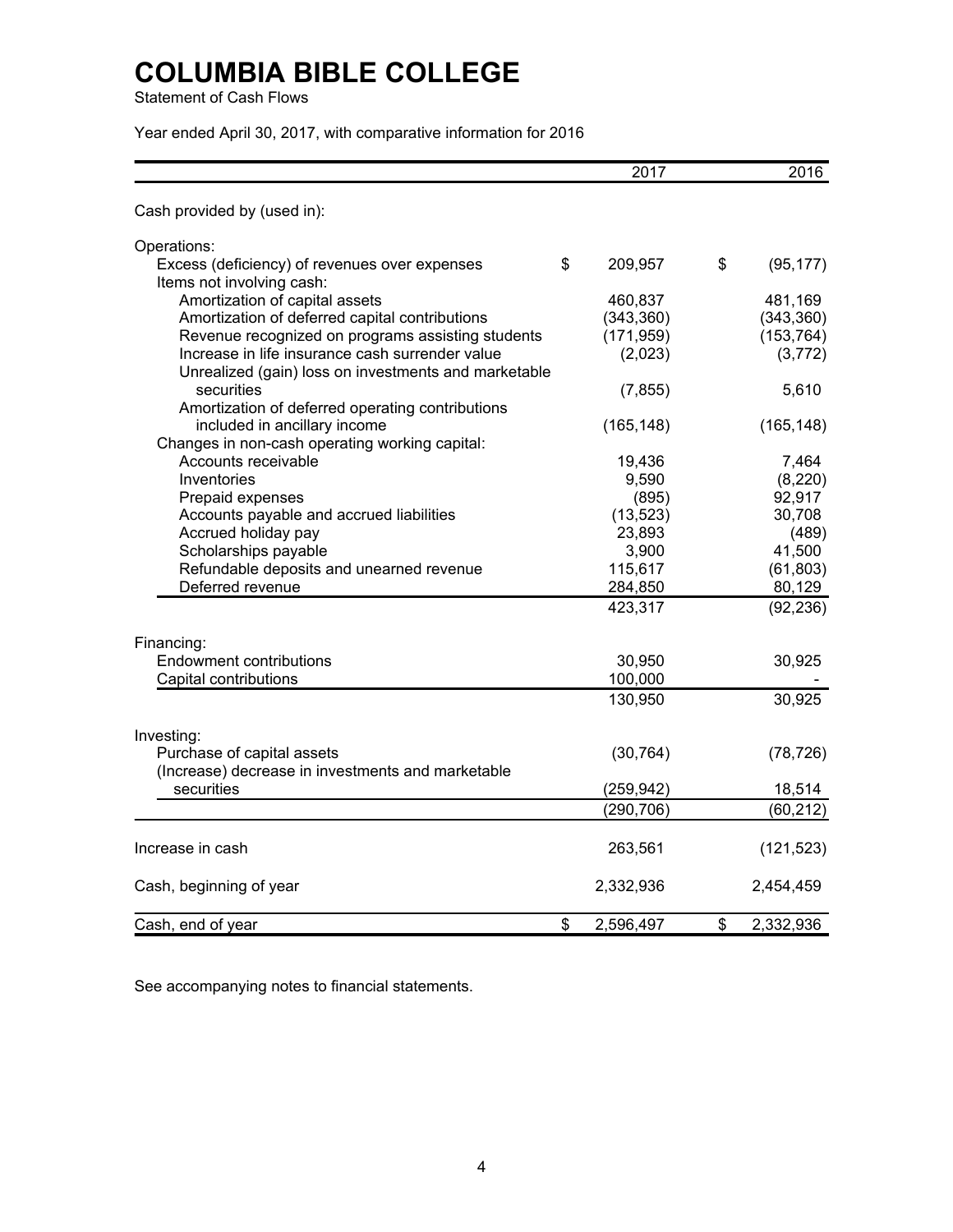Notes to Financial Statements

Year ended April 30, 2017

#### **General:**

Columbia Bible College (the "College") is incorporated under the Columbia Bible College Act, S.B.C. 1987. The College provides post-secondary education, including Bachelor of Arts degrees, Diplomas, and Certificates to students drawn from Canada and other parts of the world.

The College is a registered charity under the Income Tax Act and accordingly is exempt from income taxes under Paragraph 149(1)(l) of the Income Tax Act.

#### **1. Significant accounting policies:**

These financial statements are prepared in accordance with Canadian accounting standards for not-for-profit organizations. The College's significant accounting policies are as follows:

(a) Revenue recognition:

The College follows the deferral method of accounting for revenue recognition. Externally restricted contributions are recognized as revenue in the year in which the related expenses are incurred. Contributions restricted for the purchase of capital assets are deferred and amortized into revenue at a rate corresponding with the amortization rate for the related capital assets. Unrestricted contributions and pledges are recognized as revenue when received or receivable if the amount to be received can be reasonably estimated and collection is reasonably assured.

Endowment contributions are recognized as direct increases in endowment net assets.

Restricted investment income is deferred and recognized as revenue in the year in which the related expenses are recognized. Unrestricted investment income is recognized as revenue when earned.

Operating subsidies are recognized as revenue when received.

Course fees and ancillary revenues are recognized as revenue when earned.

A substantial number of volunteers contribute a significant amount of their time each year. Due to the difficulty of determining the fair value, contributed services are not recognized in the financial statements.

Gifts-in-kind ("GIK") are valued at their estimated fair value at their time of contribution when a fair value can be determined and the College would otherwise have purchased the items.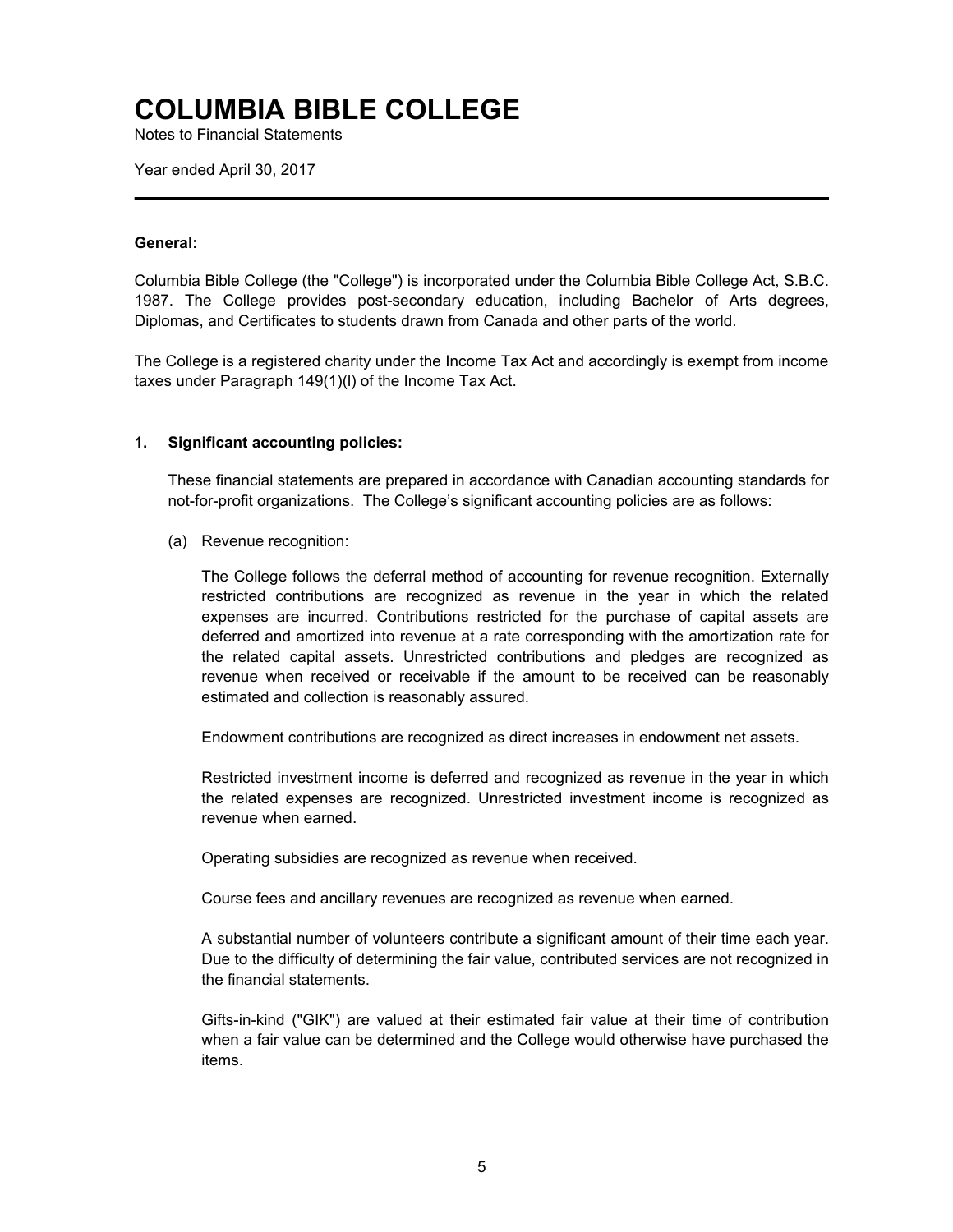Notes to Financial Statements (continued)

Year ended April 30, 2017

#### **1. Significant accounting policies (continued):**

(b) Inventory:

Inventory, consisting of food, bookstore merchandise, office and general supplies, is recorded at the lower of actual cost and replacement cost.

(c) Capital assets:

Purchased capital assets are recorded at cost. Contributed capital assets are recorded at fair value at the date of contribution. Betterments which extend the estimated life of an asset are capitalized. When a capital asset no longer contributes to the College's ability to provide services, its carrying amount is written down to its residual value, if any.

Capital assets are amortized on a straight line basis using the following annual rates:

| Asset                             | Rate     |
|-----------------------------------|----------|
| Buildings and improvements        | 40 years |
| Furniture, equipment and vehicles | 5 years  |

(d) Use of estimates:

The preparation of the financial statements requires management to make estimates and assumptions that affect the reported amounts of assets and liabilities and disclosure of contingent assets and liabilities at the date of the financial statements and the reported amounts of revenue and expenses during the year. Significant items subject to such estimates and assumptions include the carrying amount of capital assets and accrued liabilities. Actual results could differ from those estimates.

(e) Financial instruments:

Financial instruments are recorded at fair value on initial recognition. Freestanding derivative instruments that are not in a qualifying hedging relationship and equity instruments that are quoted in an active market are subsequently measured at fair value. All other financial instruments are subsequently recorded at cost or amortized cost, unless management has elected to carry the instruments at fair value. The College has elected to carry investments at fair value.

Transaction costs incurred on the acquisition of financial instruments measured subsequently at fair value are expensed as incurred. All other financial instruments are adjusted by transaction costs incurred on acquisition and financing costs, which are amortized using the straight-line method.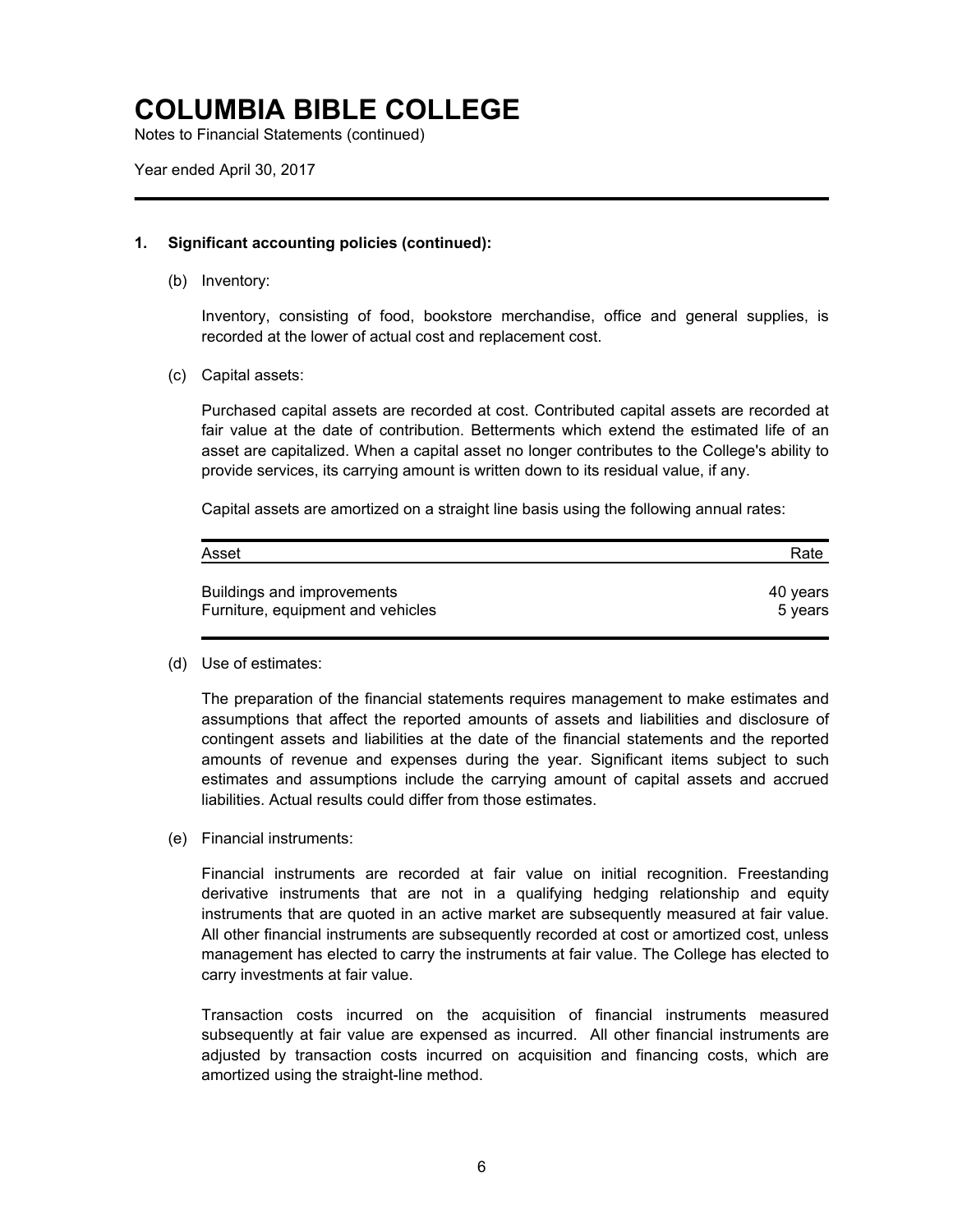Notes to Financial Statements (continued)

Year ended April 30, 2017

#### **1. Significant accounting policies (continued):**

(e) Financial instruments (continued):

Financial assets are assessed for impairment on an annual basis at the end of the fiscal year if there are indicators of impairment. If there is an indicator of impairment, the College determines if there is a significant adverse change in the expected amount or timing of future cash flows from the financial asset. If there is a significant adverse change in the expected cash flows, the carrying value of the financial asset is reduced to the highest of the present value of the expected cash flows, the amount that could be realized from selling the financial asset or the amount the College expects to realize by exercising its right to any collateral. If events and circumstances reverse in a future year, an impairment loss will be reversed to the extent of the improvement, not exceeding the initial carrying value.

#### **2. Cash:**

The College has a credit facility with the HSBC Bank of Canada for \$375,000 bearing interest at prime plus 0.5%. As at April 30, 2017 (2016 - nil), there was no amount drawn on this facility.

#### **3. Restricted assets:**

Included within cash and investments and marketable securities are the following restricted assets which are segregated and held for the purpose of funding the following obligations:

|                                         | 2017          |    | 2016      |
|-----------------------------------------|---------------|----|-----------|
|                                         |               |    |           |
| Deferred operating contributions        | \$<br>825,739 | \$ | 990,886   |
| Scholarship endowment principal         | 1,011,735     |    | 980,785   |
| Deferred revenue                        | 328,592       |    | 215,701   |
| Internally restricted - capital reserve | 572,876       |    | 378,662   |
|                                         | 2,738,942     | S  | 2,566,034 |
|                                         |               |    |           |
| Represented by:                         |               |    |           |
| Cash                                    | 1,751,266     | \$ | 1,838,300 |
| Marketable securities                   | 987,676       |    | 727,734   |
|                                         | 2,738,942     |    | 2.566.034 |

The original cost of the restricted marketable securities is \$774,824 (2016 - \$594,824).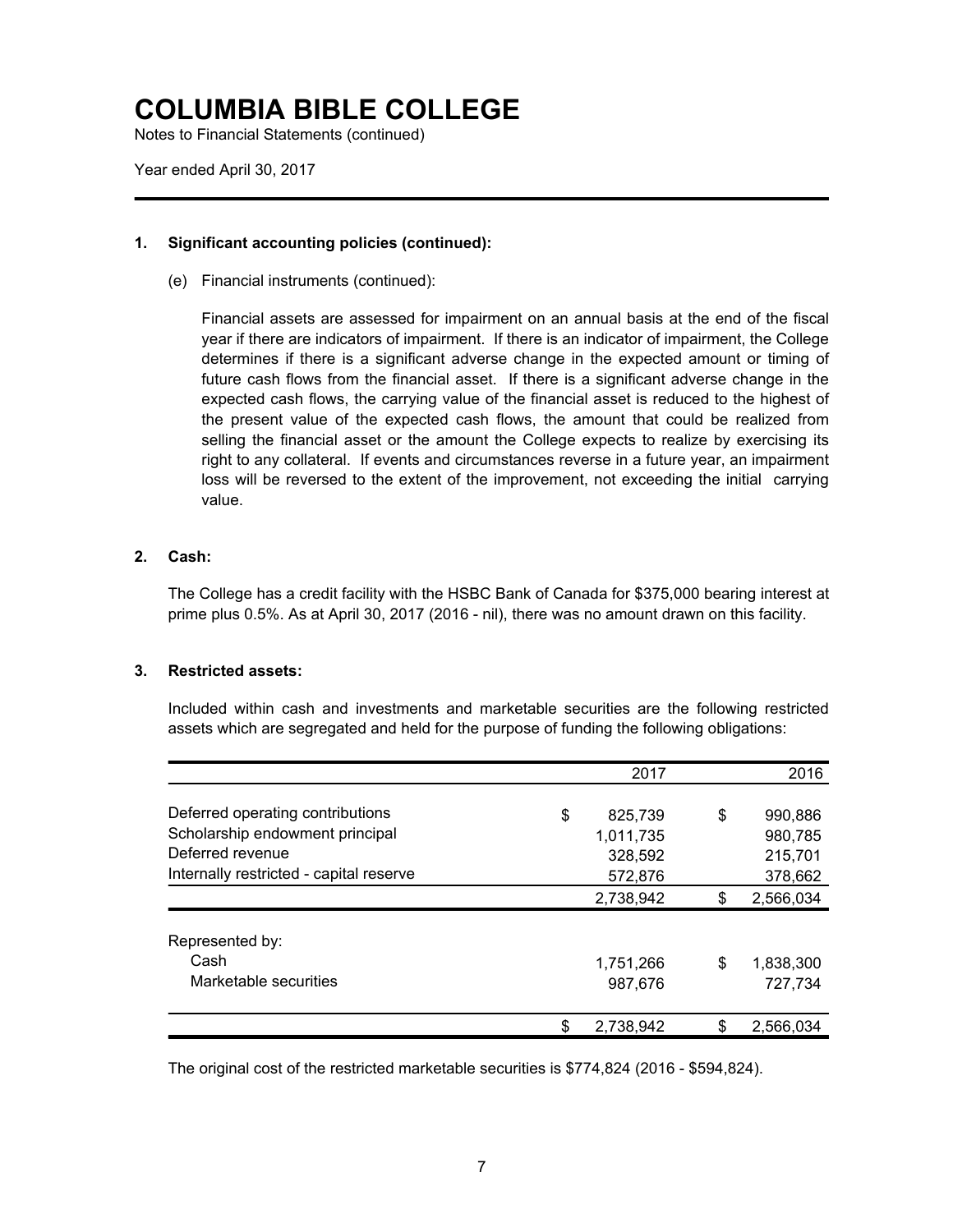Notes to Financial Statements (continued)

Year ended April 30, 2017

#### **4. Capital assets:**

|                                                        |                 |     |                             |      | 2017              | 2016              |
|--------------------------------------------------------|-----------------|-----|-----------------------------|------|-------------------|-------------------|
|                                                        | Cost            |     | Accumulated<br>amortization |      | Net book<br>value | Net book<br>value |
|                                                        |                 |     |                             |      |                   |                   |
| Land                                                   | \$<br>1,494,291 | \$. |                             | - \$ | 1,494,291 \$      | 1,494,291         |
| Buildings and improvements<br>Furniture, equipment and | 14,813,369      |     | 5,977,788                   |      | 8,835,581         | 9,205,933         |
| vehicles                                               | 1,857,733       |     | 1,691,711                   |      | 166,022           | 225,743           |
|                                                        | 18,165,393      | \$  | 7,669,499                   | S    | 10,495,894 \$     | 10,925,967        |

With the exception of Redekop Hall residence, with a net book value of \$3,012,694 (2016 - \$3,100,069), title to land and buildings is held in escrow with Columbia Campus Development Society ("CCDS") for a period of 50 years, ending on January 1, 2050, at which time title shall be returned to the College.

#### **5. Deferred revenue:**

Deferred revenue represents externally restricted donations and restricted investment income received for the purpose of programs assisting students. Specifically, the distribution of student scholarships and bursaries.

|                                                              | 2017          | 2016          |
|--------------------------------------------------------------|---------------|---------------|
| Balance, beginning of year                                   | \$<br>215,701 | \$<br>289,336 |
| Add amounts received:                                        |               |               |
| Donations                                                    | 196,491       | 106,897       |
| Investment income (loss)                                     | 88,359        | (26,768)      |
|                                                              | 500,551       | 369,465       |
| Less amounts recognized as revenue in the year,<br>used for: |               |               |
| Bursaries and scholarships awarded                           | (171, 959)    | (153, 764)    |
|                                                              | \$<br>328,592 | \$<br>215,701 |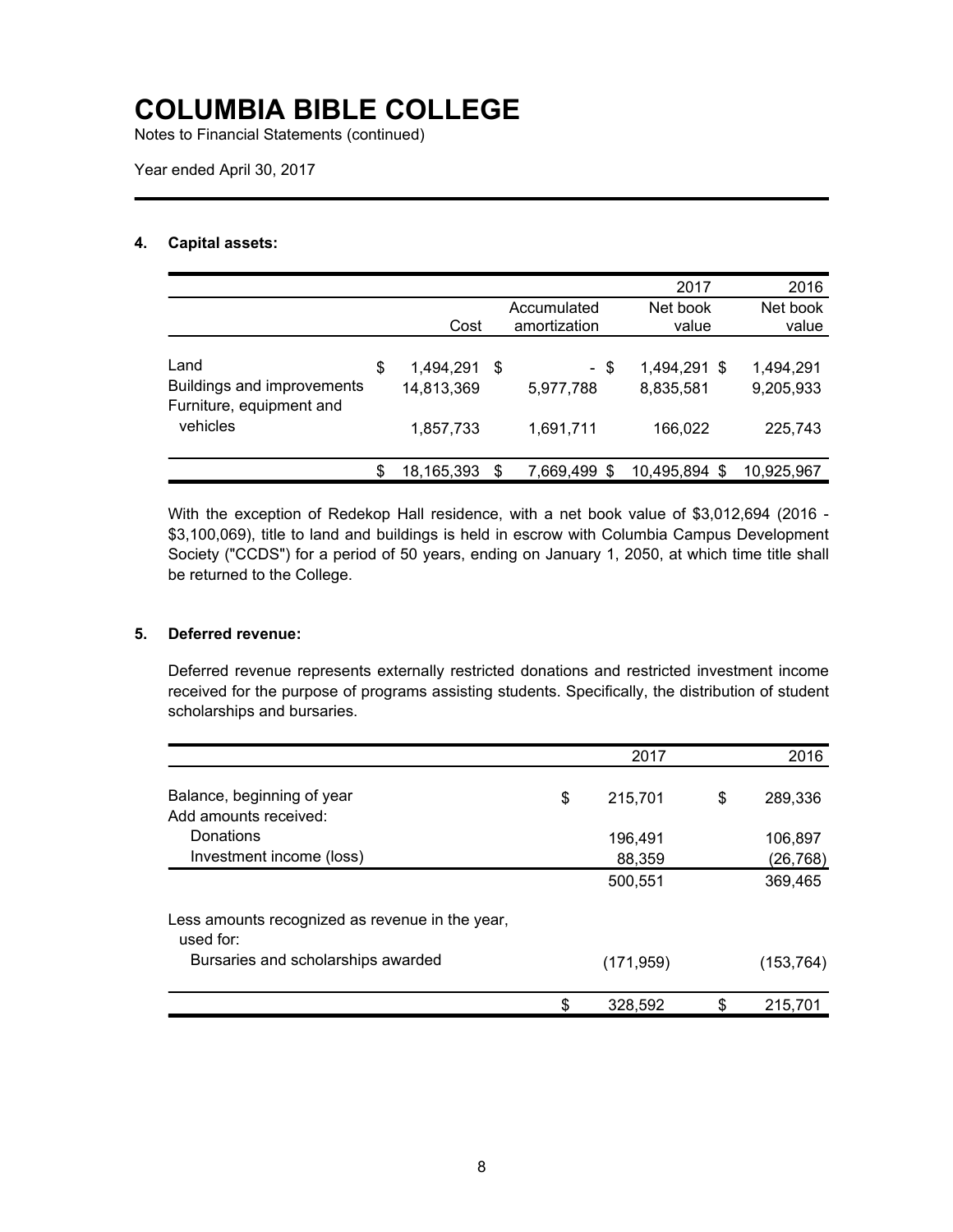Notes to Financial Statements (continued)

#### **6. Deferred operating contributions:**

Deferred operating contributions are funds received for the purposes of maintaining a museum collection for a minimum term of 10 years.

|                                                                       | 2017                       |    | 2016                    |
|-----------------------------------------------------------------------|----------------------------|----|-------------------------|
| Balance, beginning of year<br>Amounts amortized to revenue (Schedule) | \$<br>990,887<br>(165,148) | \$ | 1,156,035<br>(165, 148) |
|                                                                       | 825,739                    |    | 990,887                 |
| Current portion                                                       | (165, 148)                 |    | (165, 148)              |
|                                                                       | \$<br>660,591              | S  | 825,739                 |

#### **7. Deferred capital contributions:**

Deferred capital contributions represent the unamortized and unspent amount of donations received for the purchase of capital assets. The amortization of capital contributions is recorded as revenue in the statement of operations.

|                                                    | Unspent<br>amount    | Unamortized<br>capital<br>contributions | 2017<br>total           | 2016<br>total |
|----------------------------------------------------|----------------------|-----------------------------------------|-------------------------|---------------|
| Balance, beginning of year<br>Capital contribution | \$<br>-\$<br>100,000 | 9,639,304 \$                            | 9,639,304 \$<br>100,000 | 9,982,664     |
|                                                    | 100,000              | 9,639,304                               | 9,739,304               | 9,982,664     |
| Less: amounts amortized to<br>revenue              |                      | (343, 360)                              | (343,360)               | (343, 360)    |
| Balance, end of year                               | \$<br>100,000 \$     | 9,295,944 \$                            | 9,395,944 \$            | 9,639,304     |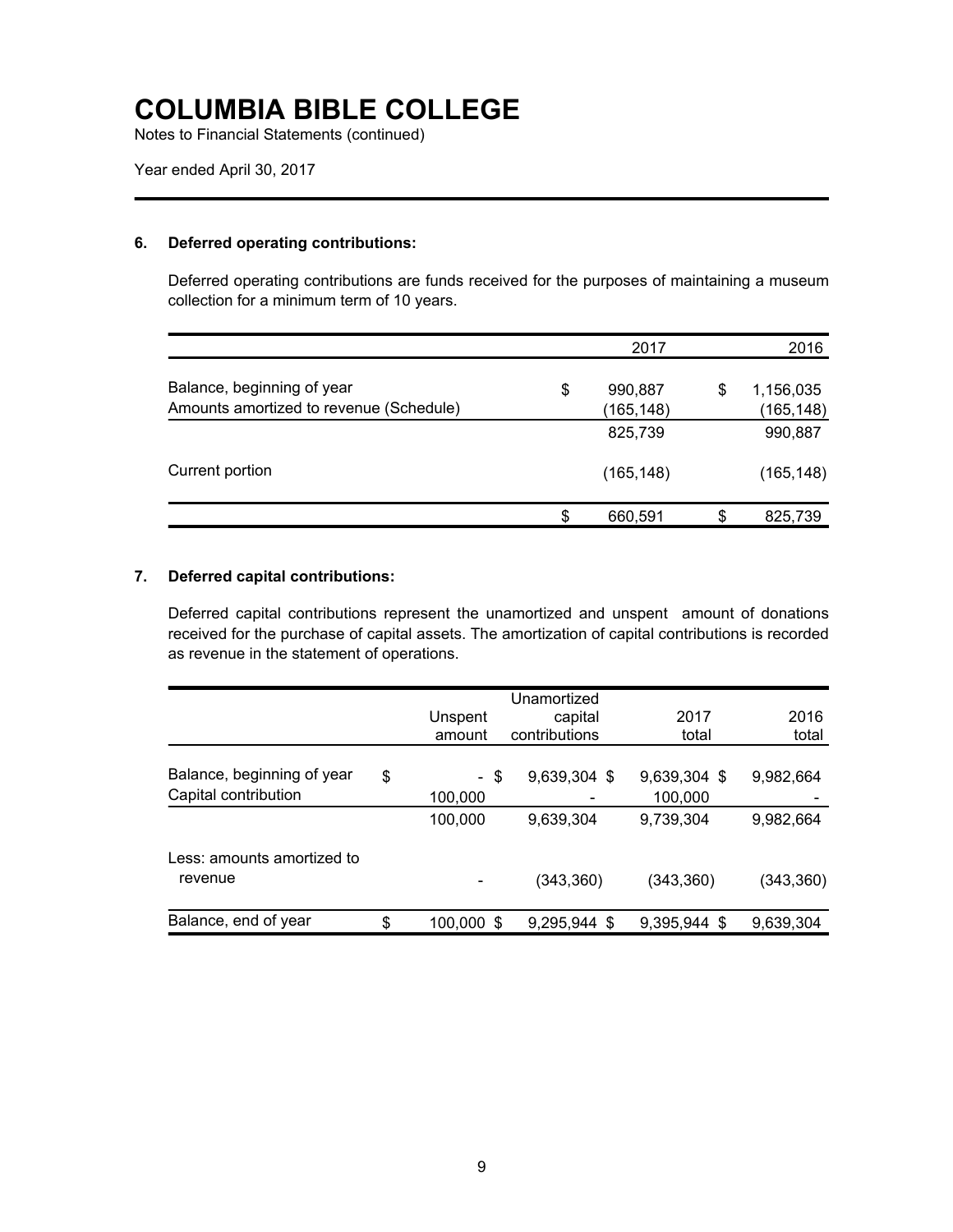Notes to Financial Statements (continued)

#### **8. Invested in capital assets:**

(a) Invested in capital assets is calculated as follows:

|                                                         |   | 2017        | 2016        |
|---------------------------------------------------------|---|-------------|-------------|
| Capital assets - net book value<br>Amounts financed by: | S | 10.495.894  | 10,925,967  |
| Deferred capital contributions                          |   | (9,295,944) | (9,639,304) |
|                                                         |   | 1,199,950   | 1,286,663   |

#### (b) Change in invested in capital assets is calculated as follows:

|                                                                                                                          | 2017                        |    | 2016                  |
|--------------------------------------------------------------------------------------------------------------------------|-----------------------------|----|-----------------------|
| Deficiency of revenue over expenses:<br>Amortization of deferred capital contributions<br>Amortization of capital assets | \$<br>343,360<br>(460, 837) | S  | 343,360<br>(481, 169) |
|                                                                                                                          | \$<br>(117,477)             | \$ | (137,809)             |
|                                                                                                                          |                             |    |                       |
|                                                                                                                          | 2017                        |    | 2016                  |
| Net change in invested in capital assets:<br>Purchase of capital assets                                                  | \$<br>30,764                | S  | 78,726                |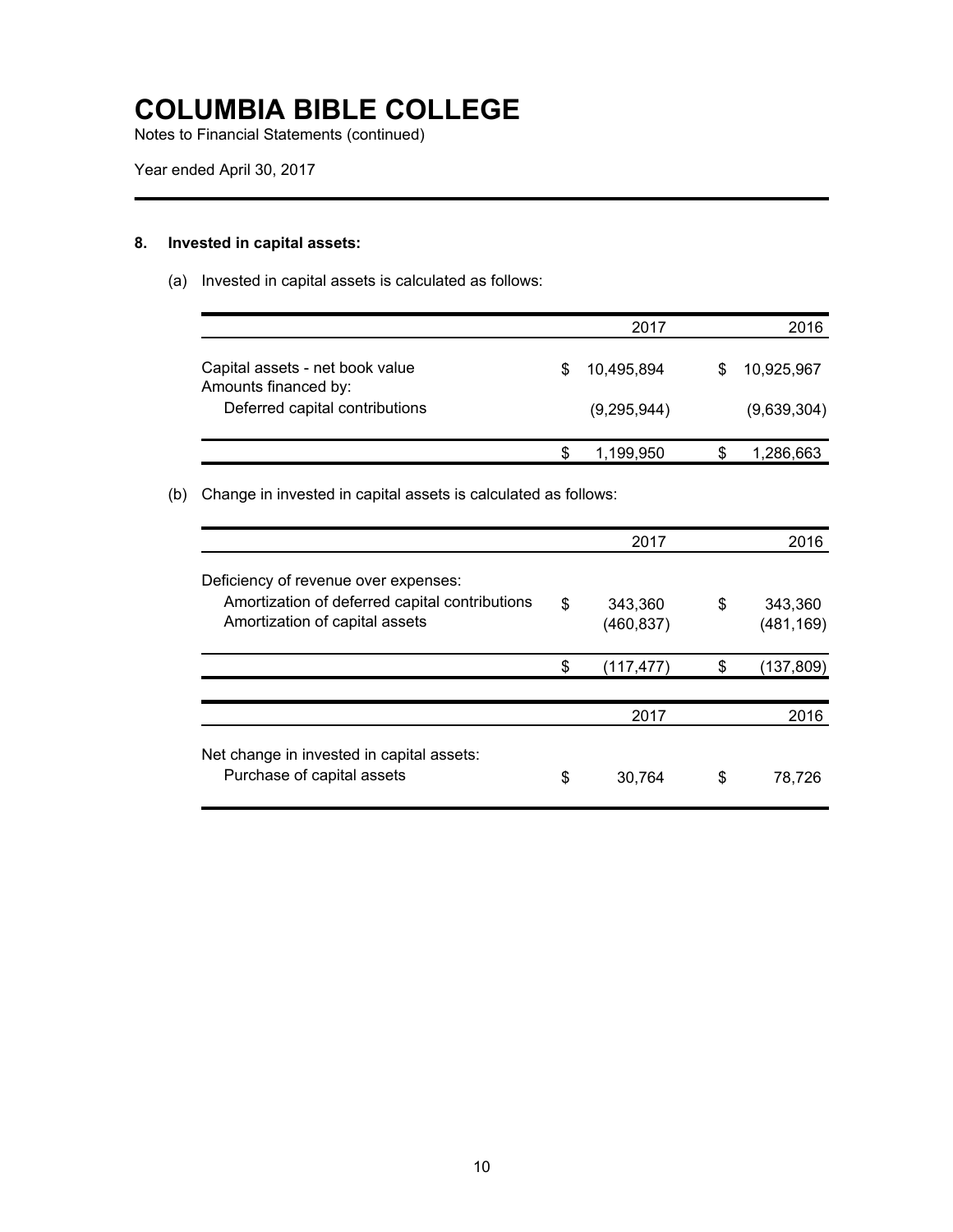Notes to Financial Statements (continued)

Year ended April 30, 2017

#### **9. Related parties:**

During the year, the College received subsidies from the Mennonite Church BC (MCBC) and the B.C. Conference of Mennonite Brethren Churches (BCMBC) as follows:

|                     |         | 2017         |         |             |              |         |  |
|---------------------|---------|--------------|---------|-------------|--------------|---------|--|
|                     | MCBC    | <b>BCMBC</b> | Total   | <b>MCBC</b> | <b>BCMBC</b> | Total   |  |
|                     |         |              |         |             |              |         |  |
| Operating subsidies | 125,000 | 325.935      | 450,935 | 120,000     | 385,164      | 505,164 |  |

MCBC and BCMBC are related parties by virtue of their ability to elect members to the College's Board. Future operations of the College depend upon the continued support of the MCBC and BCMBC.

#### **10. Internally restricted:**

On an annual basis, the Board of Directors will internally restrict up to 2.5% of operating revenues as a capital reserve. These internally restricted funds are not available for other purposes without the approval of the Board of Directors.

|                                                                                                    | 2017                                             |   | 2016                            |
|----------------------------------------------------------------------------------------------------|--------------------------------------------------|---|---------------------------------|
| Balance, beginning of year<br>Annual allocation<br>Permitted expenditures<br>Additional allocation | \$<br>378,662<br>120,000<br>(30, 765)<br>104,979 | S | 337,388<br>120,000<br>(78, 726) |
| Balance, end of year                                                                               | 572,876                                          |   | 378,662                         |

The Board of Directors, at their May 2017 board meeting, approved a recommendation from the Finance Committee to make an extra allocation to the capital reserve from the year-end operating surplus.

#### **11. Commitments:**

The College is committed to minimum annual lease payments under various photocopier leases as follows:

| 2018 |  | \$ 21,615 |
|------|--|-----------|
|------|--|-----------|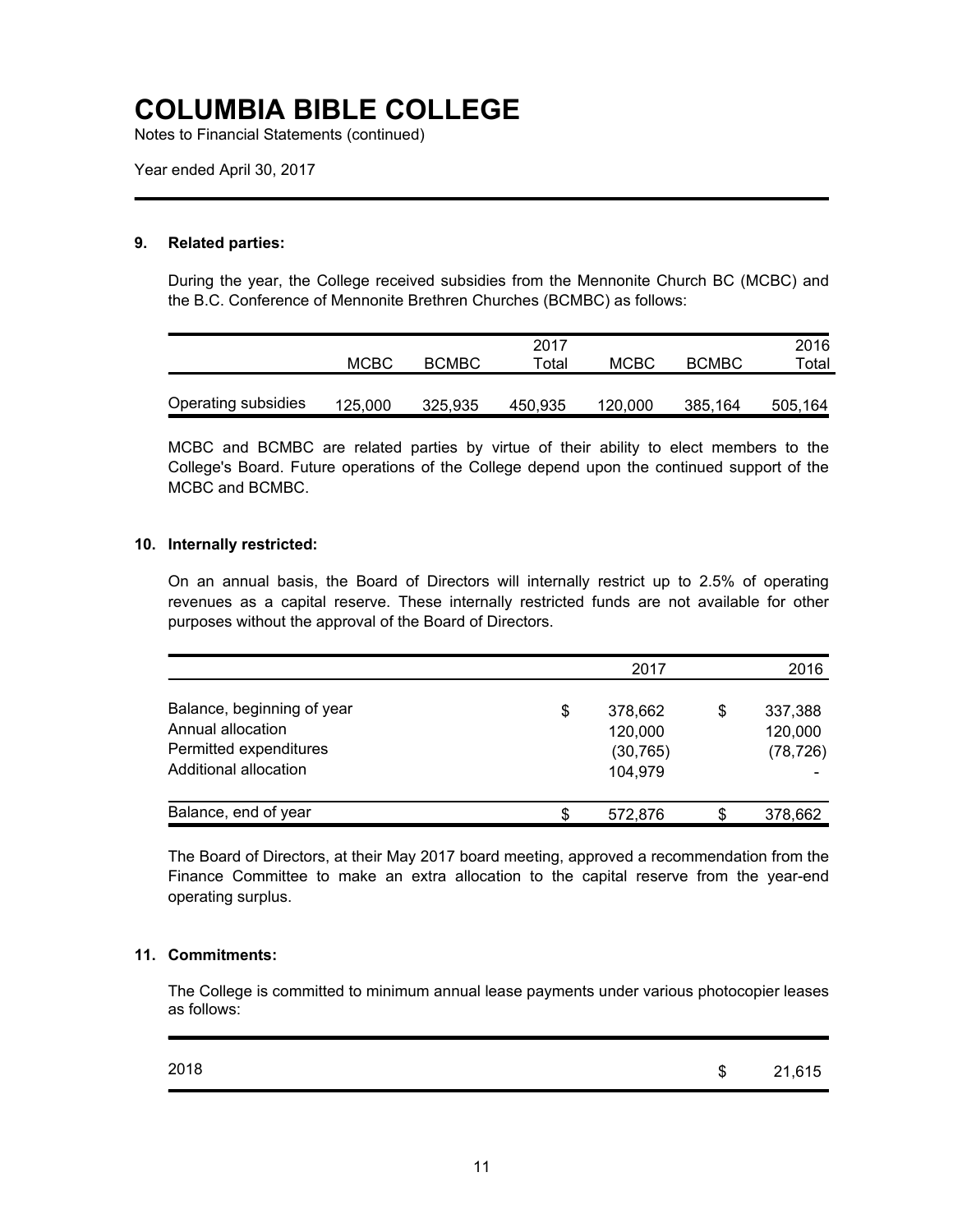Notes to Financial Statements (continued)

Year ended April 30, 2017

#### **12. Financial risks and concentration of risk:**

(a) Liquidity risk:

Liquidity risk is the risk that the College will be unable to fulfill its obligations on a timely basis or at a reasonable cost. The College manages its liquidity risk by monitoring its operating requirements. The College prepares budget and cash forecasts to ensure it has sufficient funds to fulfill its obligations. There has been no change to the risk exposures from 2016.

(b) Credit risk:

Credit risk refers to the risk that a counterparty may default on its contractual obligations resulting in a financial loss. Management does not believe there is a significant credit risk. The College monitors on a regular basis the credit risk to which the College is exposed in relation to its financial assets and takes steps to minimize the risk of loss.

(c) Investment risk:

The College manages its investment portfolio to earn investment income and invests according to an Investment Policy Statement approved by the Board. The College is not involved in any hedging relationships through its operations and does not hold or use any derivative financial instruments for trading purposes.

The College manages interest-rate risk, market, credit and cash flow risk from its investments by investing in a diversified portfolio.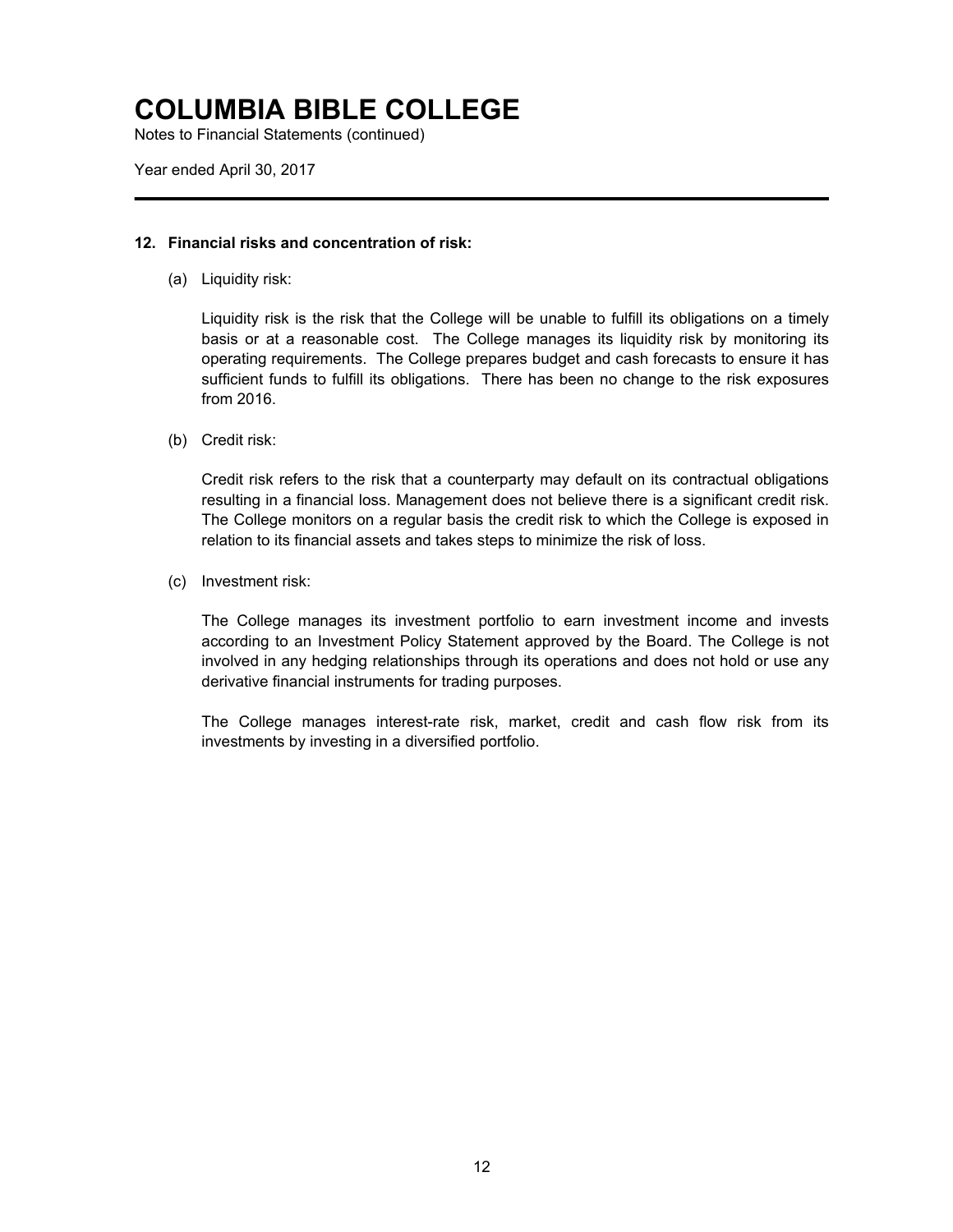Schedule of Ancillary Services

Year ended April 30, 2017, with comparative information for 2016

|                      | Residence                | Food<br>services         | Hospitality              | Catering                | Bookstore              | Globe<br>Quest | <b>Biblical</b><br>museum | 2017<br>Total            | 2016<br>Total             |
|----------------------|--------------------------|--------------------------|--------------------------|-------------------------|------------------------|----------------|---------------------------|--------------------------|---------------------------|
| Revenues<br>Expenses | 479,374 \$<br>(270, 119) | 486,884 \$<br>(454, 117) | 299,507 \$<br>(179, 769) | 129,473 \$<br>(98, 491) | 94,211 \$<br>(86, 828) | - \$           | 166.274 \$<br>(38, 283)   | 655,723<br>(1, 127, 606) | .491,322<br>(1, 101, 007) |
|                      | 209,255 \$               | 32,767 \$                | 119,738 \$               | $30,983$ \$             | 7,383 \$               |                | 127,991                   | 528,117                  | 390,315                   |